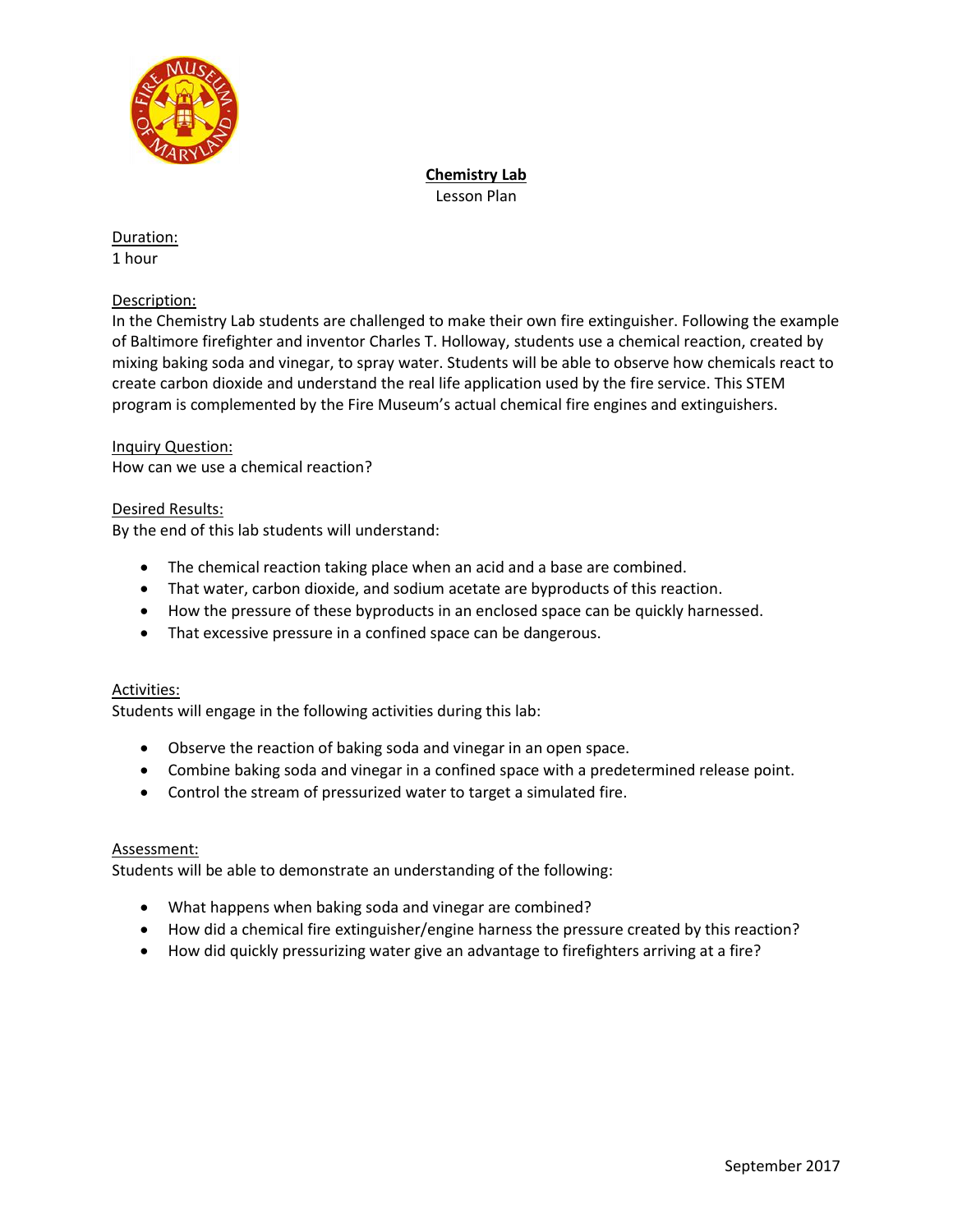

# **Next Generation Science Standard Connections**

**5-PS1-3.** Make observations and measurements to identify materials based on their properties.

**5-PS1-4.** Conduct an investigation to determine whether the mixing of two or more substances results in new substances.

**MS-PS1-2.** Analyze and interpret data on the properties of substances before and after the substances interact to determine if a chemical reaction has occurred.

**MS-PS1-5.** Develop and use a model to describe how the total number of atoms does not change in a chemical reaction and thus mass is conserved.

**MS-PS1-6.** Undertake a design project to construct, test, and modify a device that either releases or absorbs thermal energy by chemical processes.

#### **Maryland State Curriculum - Science Connections:**

**Subject:** Chemistry

**Grade:** 5

**Topic:** D. Physical and Chemical Changes

**Indicator:** 1. Provide evidence to illustrate that when a new material is made by combining two or more materials, its properties are different from the original materials.

**Objectives:** a. Investigate and describe what happens to the properties of materials when several materials are combined to make a mixture, such as table salt and pepper;

various kinds of nuts, chocolate pieces, and coconut; sugar dissolved in milk.

b. Based on observations from investigations and video technology, describe what happens to the observable properties of materials when several materials are combined to make a new material, such as baking soda combined with vinegar.

c. Share data gathered and construct a reasonable explanation of the results.

**Subject:** Chemistry

**Grade:** 7

**Topic:** A. Structure of Matter

**Indicator:** 1. Cite evidence to support the fact that all matter is made up of atoms, which are far too small to see directly through a microscope.

**Objectives:** a. Recognize and describe that the atoms of each element are alike but different from atoms of other elements.

> b. Recognize and describe that different arrangements of atoms into groups compose all substances.

c. Provide evidence from the periodic table, investigations and research to demonstrate that elements in the following groups have similar properties.

- Highly reactive metals, such as magnesium and sodium
- Less-reactive metals, such as gold and silver
- Highly reactive non-metals, such as chlorine, fluorine, and oxygen
- Almost non-reactive gases, such as helium and neon

d. Provide examples to illustrate that elements are substances that do not breakdown into smaller parts during normal investigations involving heating, exposure to electric current or reactions with acids.

e. Cite evidence to explain all living and non-living things can be broken down into elements.